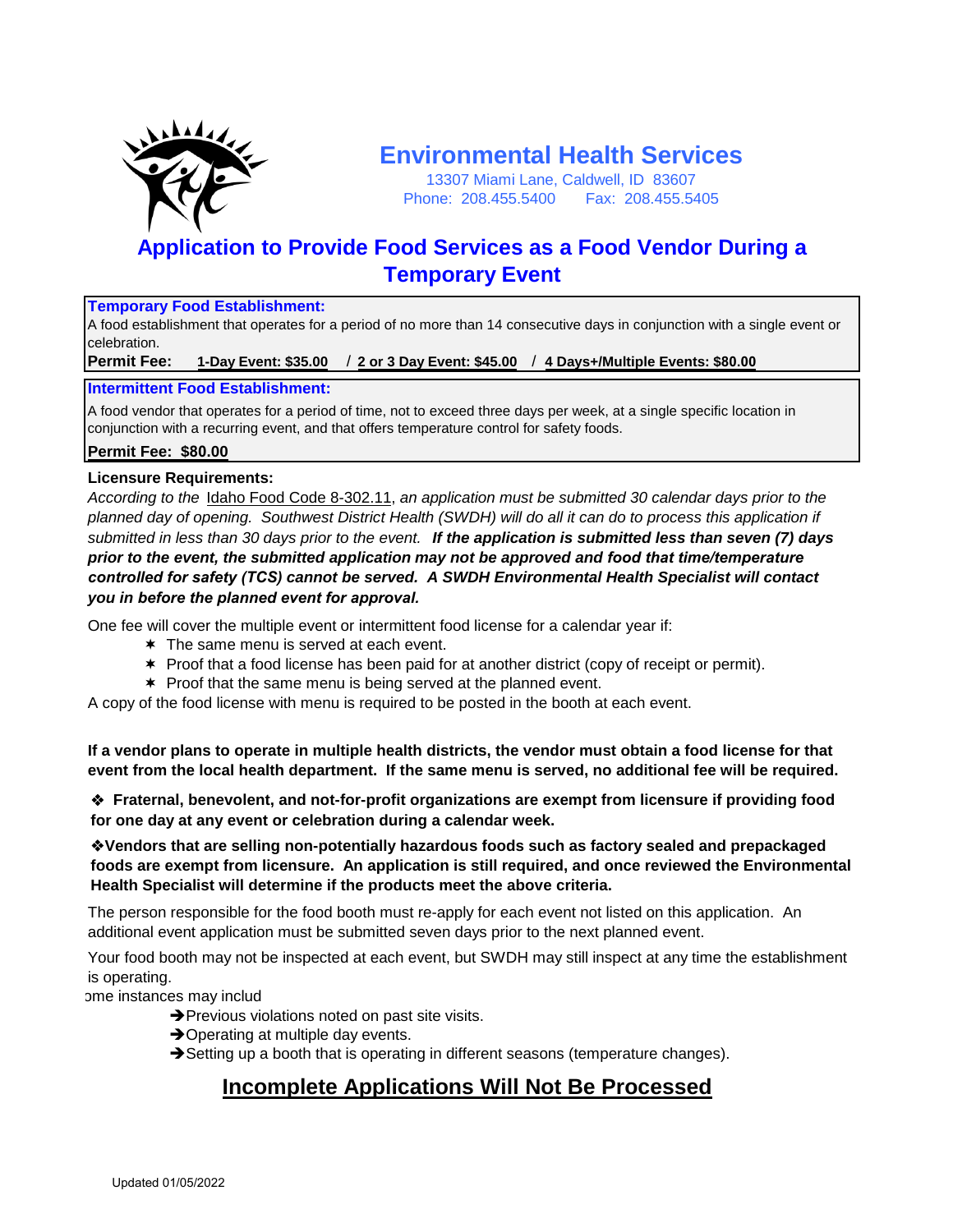

# **Environmental Health Services**

13307 Miami Lane, Caldwell, ID 83607<br>ne: 208.455.5400 Fax: 208.455.5405 Phone: 208.455.5400

## **Application for Temporary/Intermittent Food License**

- $\boxtimes$  A non-refundable application fee (payable to SWDH) is required at time of submittal.
- $\boxtimes$  Application must be submitted seven days prior to the planned event.

### **ABOUT YOUR BOOTH AND BUSINESS**

|                                  |                                                                                   | E-mail: __________________________                                                                                                                                                                                             |  |
|----------------------------------|-----------------------------------------------------------------------------------|--------------------------------------------------------------------------------------------------------------------------------------------------------------------------------------------------------------------------------|--|
|                                  | <b>CONTACT INFORMATION REGARDING THE APPLICATION</b>                              |                                                                                                                                                                                                                                |  |
|                                  |                                                                                   |                                                                                                                                                                                                                                |  |
|                                  |                                                                                   |                                                                                                                                                                                                                                |  |
|                                  |                                                                                   |                                                                                                                                                                                                                                |  |
| <b>ABOUT THE TEMPORARY EVENT</b> |                                                                                   |                                                                                                                                                                                                                                |  |
|                                  | Temporary event name:<br><u> Temporary</u> event name:                            |                                                                                                                                                                                                                                |  |
|                                  |                                                                                   |                                                                                                                                                                                                                                |  |
|                                  |                                                                                   |                                                                                                                                                                                                                                |  |
|                                  |                                                                                   |                                                                                                                                                                                                                                |  |
|                                  |                                                                                   | Event organizer phone number ________________Cell phone: _______________________                                                                                                                                               |  |
|                                  |                                                                                   |                                                                                                                                                                                                                                |  |
|                                  | <b>CONTACT INFORMATION DURING THE EVENT</b>                                       |                                                                                                                                                                                                                                |  |
|                                  |                                                                                   | Name of booth contact #1: Next and the state of the state of the state of the state of the state of the state of the state of the state of the state of the state of the state of the state of the state of the state of the s |  |
|                                  |                                                                                   |                                                                                                                                                                                                                                |  |
|                                  | FOOD INSPECTION INFORMATION * Please attach a copy of the most recent inspection. |                                                                                                                                                                                                                                |  |
|                                  |                                                                                   |                                                                                                                                                                                                                                |  |
|                                  |                                                                                   |                                                                                                                                                                                                                                |  |
|                                  | Date of most recent inspection: ____                                              |                                                                                                                                                                                                                                |  |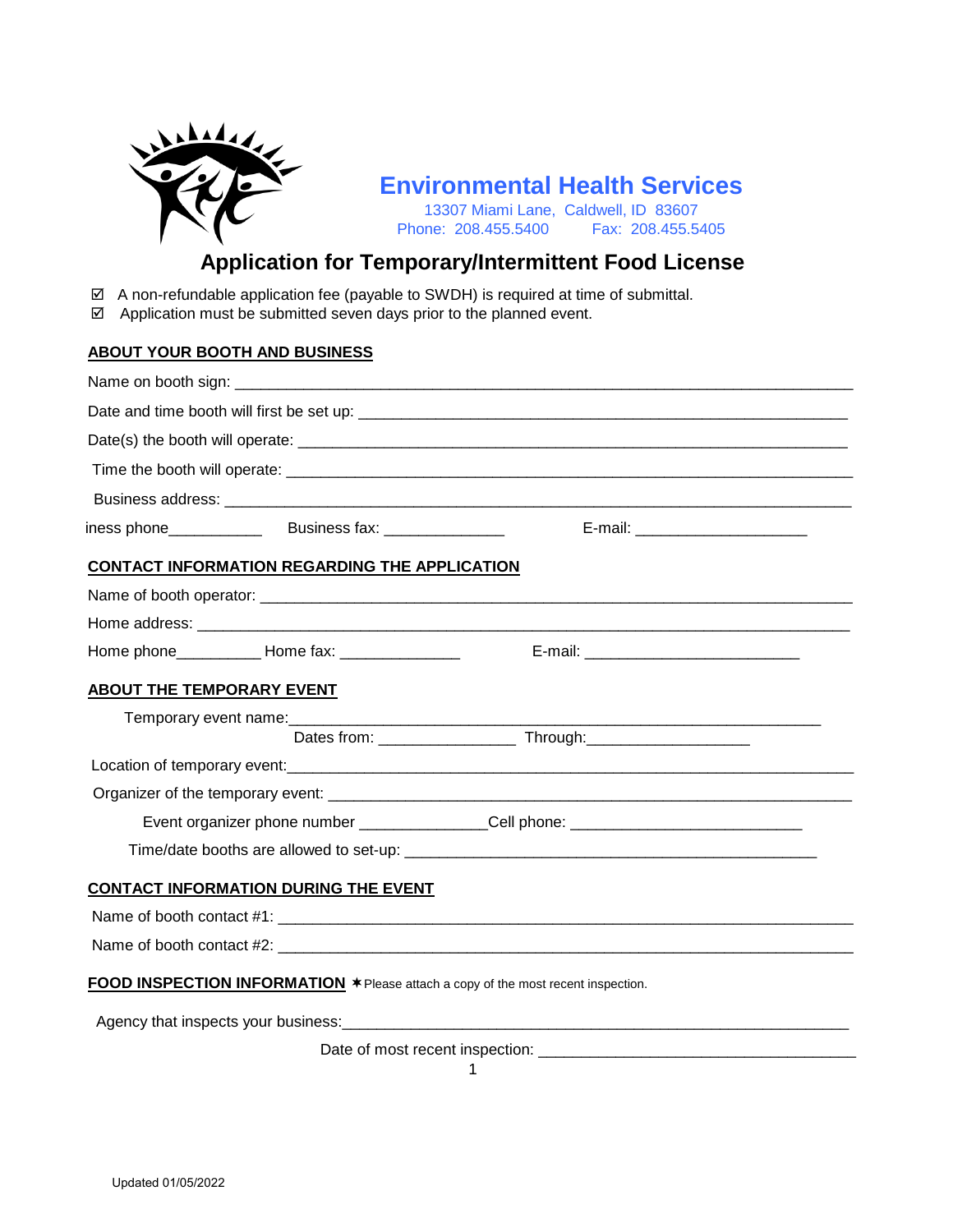#### **PREPARATION and SET-UP**

 $\Box$  Yes  $\Box$  No Will any menu items be prepared prior to the start of the event?

If yes, where will the food be prepared?

**All foods prepared prior to the event are required to be made at a licensed food establishment. A signed commissary agreement (attached) is required for approval of this application** (Idaho Food Code 3- 201.11).

\_\_\_\_\_\_\_\_\_\_\_\_\_\_\_\_\_\_\_\_\_\_\_\_\_\_\_\_\_\_\_\_\_\_\_\_\_\_\_\_\_\_\_\_\_\_\_\_\_\_\_\_\_\_\_\_\_\_\_\_\_\_\_\_\_\_\_\_\_\_\_\_\_\_\_\_\_\_\_\_\_\_

| Provide the type of equipment to be used:                                                             |                      |                                   |  |  |  |
|-------------------------------------------------------------------------------------------------------|----------------------|-----------------------------------|--|--|--|
| Cold holding of food?                                                                                 |                      |                                   |  |  |  |
| Hot holding of food?                                                                                  |                      |                                   |  |  |  |
| Cooking of food?                                                                                      |                      |                                   |  |  |  |
| Foods prepared in a temporary type food booth cannot be cooled and re-served                          |                      |                                   |  |  |  |
| Hand wash facilities                                                                                  | <b>□Plumbed sink</b> | $\Box$ Gravity flow               |  |  |  |
| Utensil washing facility                                                                              |                      |                                   |  |  |  |
| compartment sink<br>□                                                                                 |                      | $\Box$ container sanitizer set-up |  |  |  |
| <b>Water source</b>                                                                                   | <b>□Public water</b> | $\Box$ Private well               |  |  |  |
| A private well will require the water to be tested for nitrate and bacteria before the planned event. |                      |                                   |  |  |  |

**Inside the box below, please show all equipment you will be using at the event, and the location of all equipment. This diagram should represent what the Environmental Health Specialist will see during the on-site visit.**



**I agree to comply with all State and District rules and regulations, and will permit access to the establishment at all reasonable times to representatives of SWDH for the purpose of inspection. In the event of my failure to comply with any of the terms herein set forth, I further agree that my permit shall be revoked or suspended.**

| Signature of Responsible Person | Date                                                                                                     |  |
|---------------------------------|----------------------------------------------------------------------------------------------------------|--|
| <b>For Office Use Only</b>      | Promoting and Protecting your health in Adams, Canyon, Gem, Owyhee, Payette,<br>and Washington Counties. |  |
|                                 | <b>Environmental Health Office Locations</b>                                                             |  |
|                                 | Caldwell: 13307 Miami Lane Phone: 455.5400/Fax: 455.5405                                                 |  |
|                                 | Emmett: 1008 Locust Street Phone: 365.6371/ Fax:365.4729                                                 |  |
| Intermittent $\Box$ Temporary   | Payette: 1153 3rd Ave North Phone 642.9321/Fax: 642.5098                                                 |  |
|                                 |                                                                                                          |  |

#### **MENU AND FOOD SOURCE**